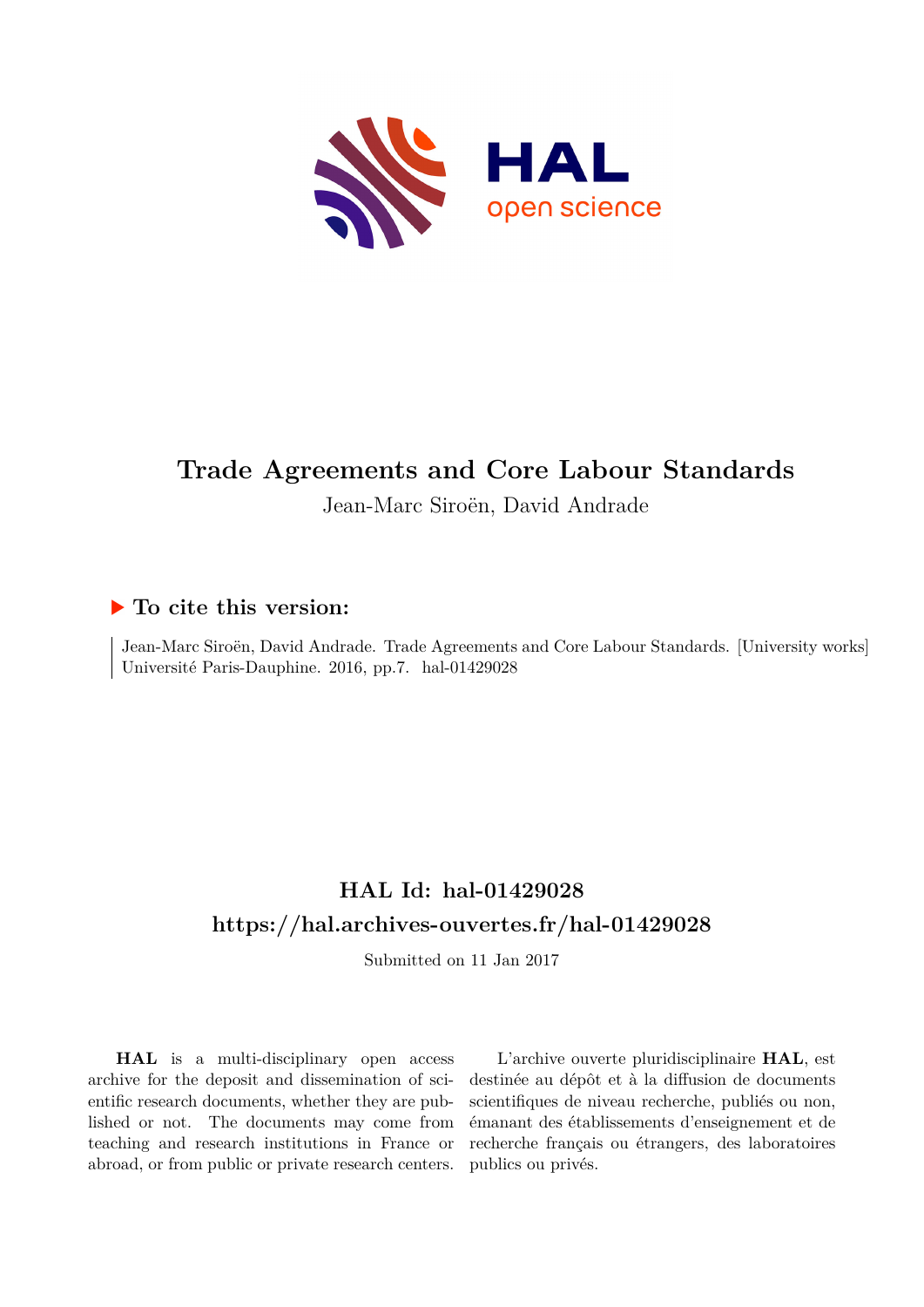

# **NOPOOR POLICY BRIEF**

**Enhancing Knowledge for Enhancing Knowledge for** 

www.nopoor.eu

## **NOPOOR POLICY BRIEF NR. 5: TRADE AGREEMENTS AND CORE LABOUR STANDARDS**

Over the last two decades, a growing number of free trade agreements have included social and labour provisions. This Policy Brief investigates the repercussions of such clauses on the ratification of what are seen as fundamental ILO conventions and on workers" rights practices. An empirical estimation indicates that labour provisions have not played a significant role in improving labour practices, and that their effect has been limited to the ratification of ILO conventions. This gap highlights the importance of mechanisms that guarantee the enforceability of labour clauses included in trade agreements.

**DATE:** March 2016

**AUTHORS:**  Jean-Marc Siroen, PSL, Université Paris-Dauphine, DIAL, Paris, France. [jean-marc.siroen@dauphine.fr,](mailto:jean-marc.siroen@dauphine.fr)

David Andrade, PSL, Université Paris-Dauphine, DIAL, Paris, France [david.andrade-martinez@dauphine.eu](mailto:david.andrade-martinez@dauphine.eu)

#### **INTRODUCTION**

The violation of fundamental workers" rights sustains or exacerbates poverty in different ways such as underpaid work, lack of education and the misallocation of labour. The influence of trade globalisation on labour is a very long-standing and debatable issue with discussions surrounding the "race to the bottom" wherein the reinforced constraint of competitiveness pushes countries to lower workers" rights. Yet trade openness also creates opportunities for growth conducive to poverty reduction.

Over the last two decades, the number of free trade agreements (Regional Trade Agreements – RTAs – in WTO terminology) has increased dramatically. In some cases, this growing economic integration among countries has been paired with the introduction of provisions concerning social issues, such as labour rights. This trend was in particular initiated by NAFTA ratified in 1994. The European Union, albeit not as systematically as the United States and Canada, is one of the proponents of linking benefits derived from trade agreements to a specific provision. Social and labour provisions included in trade agreements may pursue several objectives: protecting fair trade against "social dumping", minimizing the negative effects of free trade on certain workers, upholding universal values, or promoting decent work in developing countries. This last objective is currently the most explicit in the trade actions of the EU.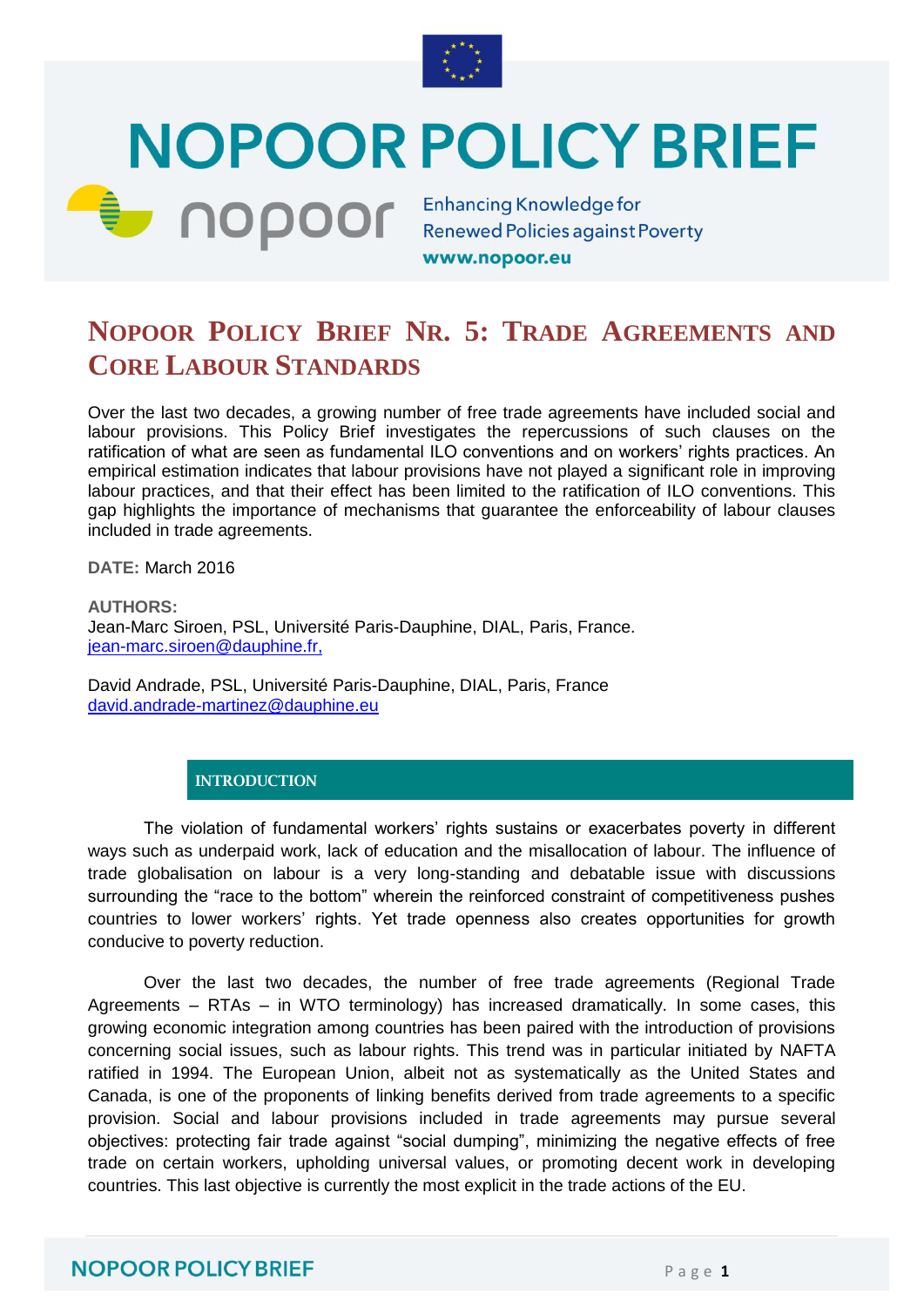Nevertheless, the relationship between labour rights and international trade agreements is still a controversial issue. While some consider these provisions as an effective mechanism for raising labour standards and improving working conditions in developing countries, others judge them as ineffective, unenforceable or even as disguised protectionism. The main question is whether the inclusion of such labour provisions has had any effects on labour standards in the countries concerned and on their compliance with these commitments.

We endorse the position that labour provisions in regional and preferential trade agreements may represent an effective and legitimate way of introducing labour issues into the globalisation trend, in particular following the Singapore Ministerial Conference (1996), which rejected labour standards as a matter of concern for the World Trade Organization. However, the research presented in this policy brief suggests that **labour provisions in trade agreements have not played a significant role in improving labour practices.** Their effect has been somewhat limited to institutional measures such as the ratification of ILO conventions. This gap between formal involvement and actual protection of labour rights highlights the importance of the enforceability of these labour provisions. The inclusion of internationally recognised labour standards in trade agreements cannot be an effective instrument in itself if the provisions are not sufficiently enforceable. The most respectful countries involved in the agreements, associating international organisations such as the ILO, might then help partners to improve their social practices.

#### **EVIDENCE AND ANALYSIS**

#### **ILO conventions ratification**

The empirical estimations indicate that countries that ratify trade agreements with labour provisions tend to have a higher number of ILO conventions ratified one, two and three years after the entry in force of the agreement. In contrast, trade agreements without labour provisions have no effect on ratification, with each country having a high probability of maintaining the status quo. Nevertheless, the **adoption of international labour standards does not imply that these provisions actually improve labour conditions**. The reason is that, even if ratified conventions are under international law and should be binding, they are de facto weakly enforceable because ILO does not have sufficient legal instruments. Consequently, ratification does not always reflect real compliance with workers' rights. Some countries frequently blamed for their poor practices, such as Chad, Pakistan, Rwanda and Yemen among many others, have ratified the eight conventions unlike Canada and the United States, which have respectively ratified six and two of them.

#### **Workers' rights practices**

Paradoxically, the results show that trade agreements that include labour clauses have no significant effects on workers" rights while trade agreements that do not include provisions increase the odds of having a higher level of protection of workers' rights. Such a paradoxical finding might reflect the fact that countries exhibiting good labour practices prior the negotiation of the agreement neglect labour clauses because they are faced with less political pressure to include such provisions. However, recent negotiations on mega-regional trade agreements, such as the *Trans*-*Pacific Partnership* (*TPP*) and the Transatlantic *Trade* and Investment Partnership (TTIP), show that the inclusion of labour standards is important to the debated issues in negotiation, even between compliant countries. This result may be also due to a statistical artefact and indeed is not confirmed when we test developing and developed countries separately (see below).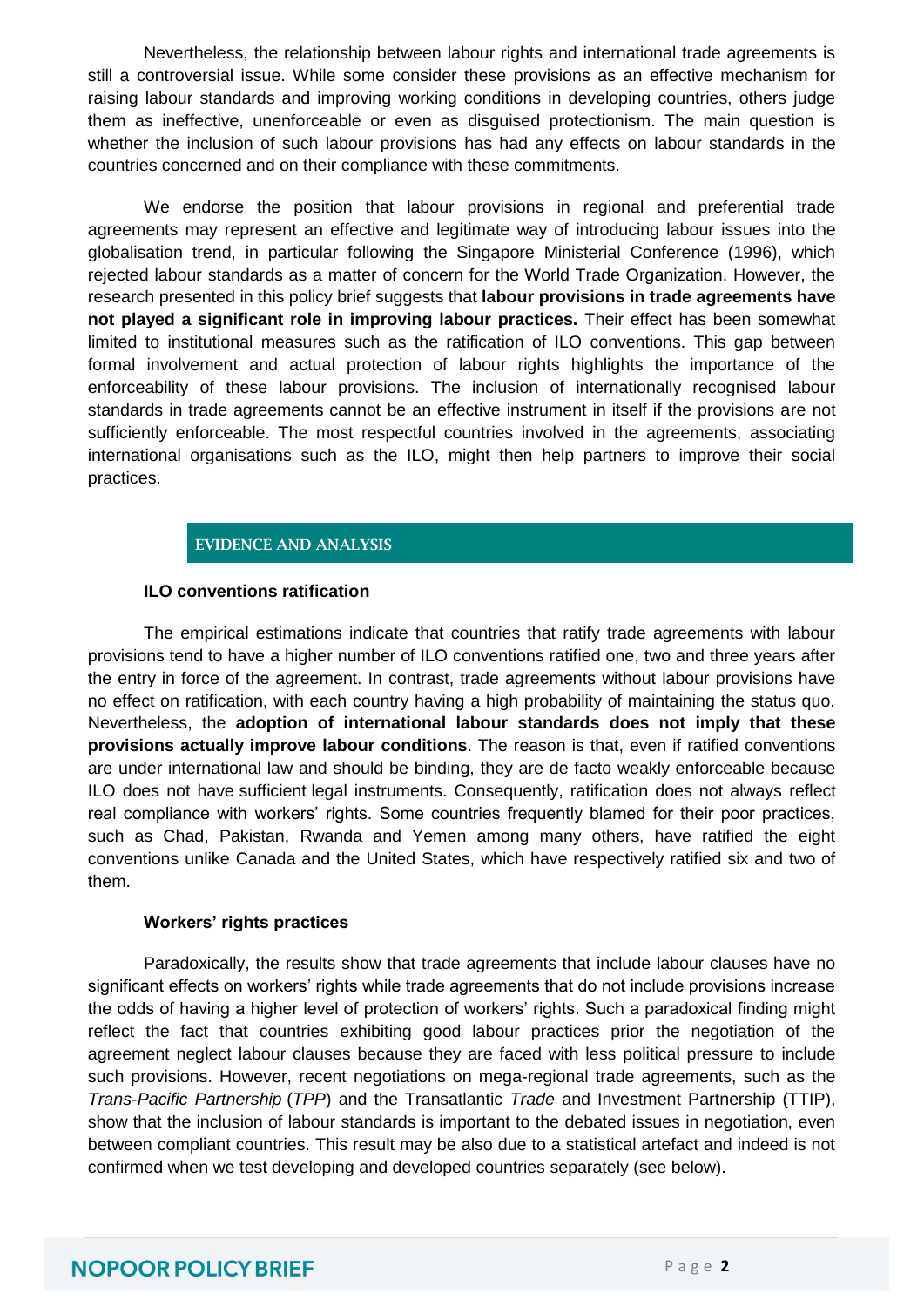These results suggest that the effects of labour provisions in trade agreements are frequently limited to formal measures like the ratification of ILO conventions. While some RTAs that include labour clauses are accompanied by mechanisms to guarantee the enforceability of these clauses, as in the case of NAFTA, many others are not.

#### **The case of developing countries**

Further results indicate that the effect of trade through trade agreements may also differ between developing and developed countries. For developing countries, the effect on the number of ILO conventions ratified is almost three times greater than for developed countries when labour provisions are included. Moreover, higher trade intensities with partners under trade agreements without labour provisions do not increase, and even reduce, the expected number of ratified ILO conventions by developing countries, but have a positive effect for developed countries. Our research shows that trade agreements promote the ratification of conventions by developed countries without it being necessary to introduce provisions, while for developing countries, trade agreements have to include social provisions if they are to stand more of a chance of giving rise to ratifications of ILO fundamental conventions.

When we consider developing and developed countries separately, trade agreements have no effects on workers' rights, with or without provisions.

#### **The case of each convention**

When we consider each of the eight conventions separately, involvement in trade agreements always increases the probability of ratification, irrespective of the inclusion of labour provisions. However, the relation is statistically significant only for the freedom of association, discrimination and child labour. The coefficient is then always higher for agreements without labour provisions. This paradoxical result is due to the fact that a large number of trade agreements between countries having ratified conventions were signed prior the recent wave of the introduction of labour provisions. A further explanation is that the United States and Canada did not ratify all the conventions concerned, albeit they ratify only agreements with labour provisions.

Trade agreements with labour provisions do increase the expected number of conventions ratified. Nevertheless, such an effect is not systematically found in the case of the protection of workers" rights. The increasing tendency to include labour provisions in trade agreements seems to reflect a certain consensus that labour issues can be addressed at a bilateral level. However, the results presented suggest that the mere inclusion of labour provisions in trade agreements does not directly or automatically translate into improvements to workers "rights.

#### **POLICY IMPLICATIONS AND RECOMMENDATIONS**

To the question, "Do trade treaties have to include provisions dealing with core labour standards?", the answer is positive even if the transition from the ratification of ILO conventions to the respect of workers' rights remains a critical issue. These clauses should aim to promote sustainable development and the reduction of poverty. Many of the UN"s Sustainable Development Goals (SDG) are concerned, mainly "no poverty", "gender equality", decent work and economic growth", "reduced inequality" and "partnership for the goals".

The EU considers workers" rights and the promotion of decent work as part of sustainable development into which its trade policy must fit. The EU, as well as the US and other developed countries, should continue to consider social and labour provisions in trade agreements as a potentially useful mechanism to improve labour conditions and reduce poverty.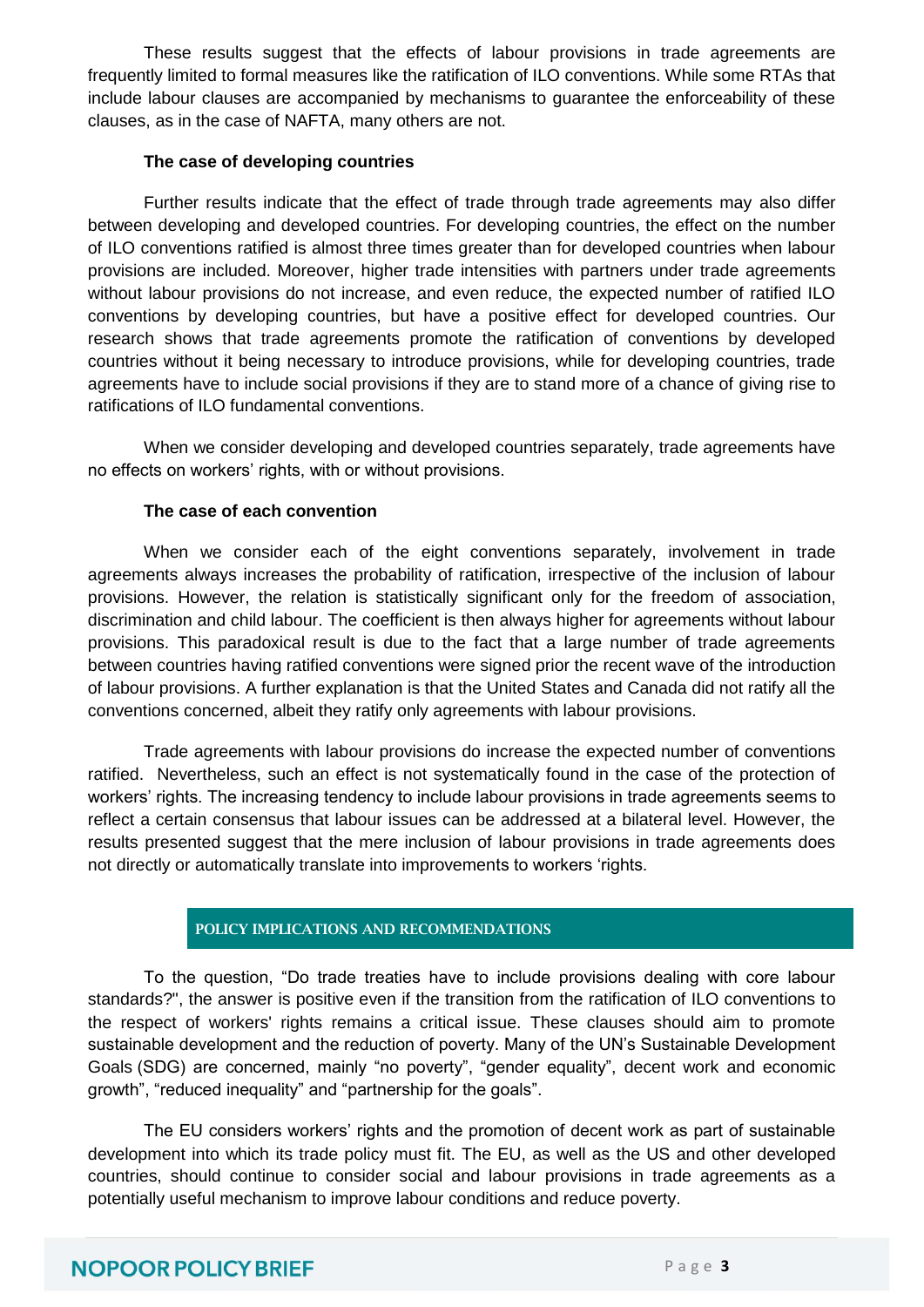Regardless of the objective assigned to the labour provisions included in trade agreements (whether it is protecting fair trade, minimizing the negative effects of free trade on certain workers, upholding universal values or promoting decent work in developing countries), they should contain provisions in which the parties expressly recognize, first, the legitimacy of the ILO to deal with labour issues, and second, the core conventions as the benchmark for acceptable working conditions. Although ratification is barely enforceable, it is a first step that allows for inspection and surveillance by the Organisation.

In this respect, **trade agreements could be made conditional** on prior ratification of ILO conventions, which would increase ratification not only in countries that ratify these trade agreements, but also in countries that expect to sign a trade agreement with the EU in the future. Additionally, **the agreement should establish a follow-up procedure** in order to check compliance with these standards.

The results presented above highlight the importance of the enforcement mechanisms attached to the labour provisions included in trade agreements. When enforcement mechanisms are not clearly included, countries ratifying trade agreements that include labour provisions might ratify additional ILO conventions, but without upgrading labour practices in order to comply with them.

However, when labour provisions are limited to making reference to the ILO core conventions without discussing further mechanisms of promotion and enforcement of labour rights, countries to some extent **shift the burden of responsibility of surveillance and enforcement to the ILO**, whose capacity and sanction powers are too limited to be effective. Countries may use the ratification of ILO conventions as a more visible way to signal their commitments to the protection of workers' rights. Nonetheless, they are inadequate to enforce these commitments in practice if there are not enough incentives to do so.

Enforcement mechanisms differ among agreements, with no unique design to guarantee their effectiveness. Accordingly, they should be understood in a broad sense. Whether they rely more on consultation and dialogue, as in EU agreements, or take the form of sanctions, as in the case of US treaties, they do play a central role in ensuring the credibility of labour clauses and in promoting actual improvements in working conditions. Monitoring of the implementation of labour provisions and follow-up procedures should be strengthened and more systematically applied.

However, countries with low levels of labour rights may consider the enforceability required by "virtuous" partners as a form of protectionism and intrusion, which could make trade negotiations more difficult. These countries will have to consider the ratified ILO conventions and provisions included in trade treaties as an additional instrument that legitimizes a policy of economic and social development designed to reduce poverty.

"Positive" sanctions, such as conditional aid and supplementary trade openness, should provide more incentives than traditional sanctions such as fines or extra-tariffs. Trade agreements should avoid provisions that may give grounds for the charge of disguised protectionism by developed countries against developing countries.

The EU General System of Preference applies a system of "positive" sanctions (GSP+) giving more preference to countries accepting deeper commitments to comply with human rights, including labour rights. This principle of positive sanctions has also been successfully tested by the famous US-Cambodia agreement on textiles. For new agreements with concerned countries, the EU might schedule an enlargement of preferences, bound to improvements in workers" rights and eventually targeted on sectors or firms.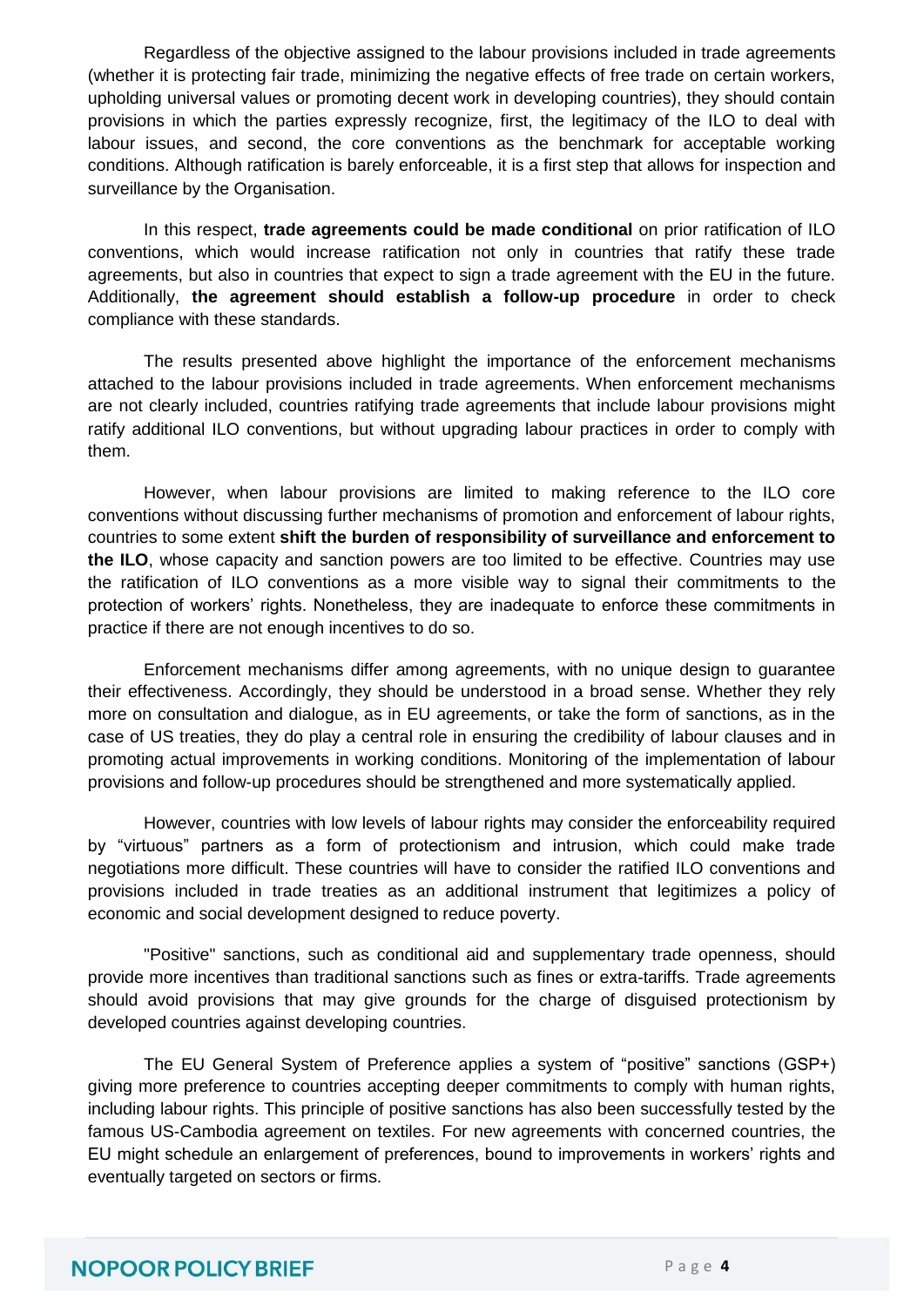These procedures, along with other labour-protection-related issues, should be preferably treated in a separate section of the agreement guaranteeing coherence and clarity. For example, for Colombia, the US trade agreement imposes a specific chapter titled "labor", while the EU prefers a more general "trade and sustainable development" title.

A priori, the fact that the USA and the EU respect core labour standards should make the TIPP negotiations easier. However, first we are in a paradoxical case where EU countries have ratified the eight fundamental ILO provisions when the United States has only ratified two of them (abolition of forced labour and worst forms of child labour). Secondly, both sides deal differently with the issue in terms of content (the USA usually introduces health at work or minimum wages) and form (specific chapter or inclusion in a more general title) and the nature of enforceability.

Whatever the ideological approach by the EU and other developed and democratic countries, the inclusion of labour standards in trade agreements is under pressure from civil society, including trade unions and NGOs. The ILO conventions, which are international treaties, strengthen civil society by giving it the legitimacy of international law. The close **involvement of civil society should continue to be considered as fundamental for the successful implementation of the provisions.** This, in addition, lends a sense of transparency and inclusiveness to the process. Civil society"s role should not be limited to denouncing violations of labour rights, but should also be extended to giving advice and monitoring, which will have more credibility if it is carried out by experts who are independent from states. However, follow-up must be more attentive to the progression than the level of standards. Civil society also has an important role to play in putting pressure on companies that do not respect the core labour standards and denouncing violations of workers' rights.

#### **RESEARCH PARAMETERS**

Reliable data are among the main limitations encountered when researching the link between trade and labour. Our approach considers two broad measures of labour conditions. First, for each country, we consider the number of ratified core conventions among the eight established by the ILO Declaration on Fundamental Principles and Rights at Work (ILO NORMLEX database). Secondly, we use data from the CIRI Human Rights Data Project to assess the effect of trade agreements on actual compliance with workers' rights. A key element was to consider the different extent of implications that each trade agreement generates to improve labour conditions. Such implications have been measured based on the economic importance that trade under each trade agreement has for signatory countries. The labour provisions included in trade agreements are identified and ranked based on the studies by Siroën (2013) and Kamata (2014, 2015).

 In order to estimate the effect of labour clauses included in bilateral and regional trade agreements on the ratification of ILO conventions, and to contrast this effect with the impact on workers" rights practices, we developed different econometric models using data on 194 countries covering the period from 1980 to 2013. We have also controlled the econometric models for other determinants such as size (GDP and population), institutions (civil liberties, political rights and federalism) and structure (FDI and industrial production). We have taken into account possible lags between the entry into force of the agreement and its effects on ratifications and practices. We have also dealt with some technical issues (estimation methods and unobservable variables).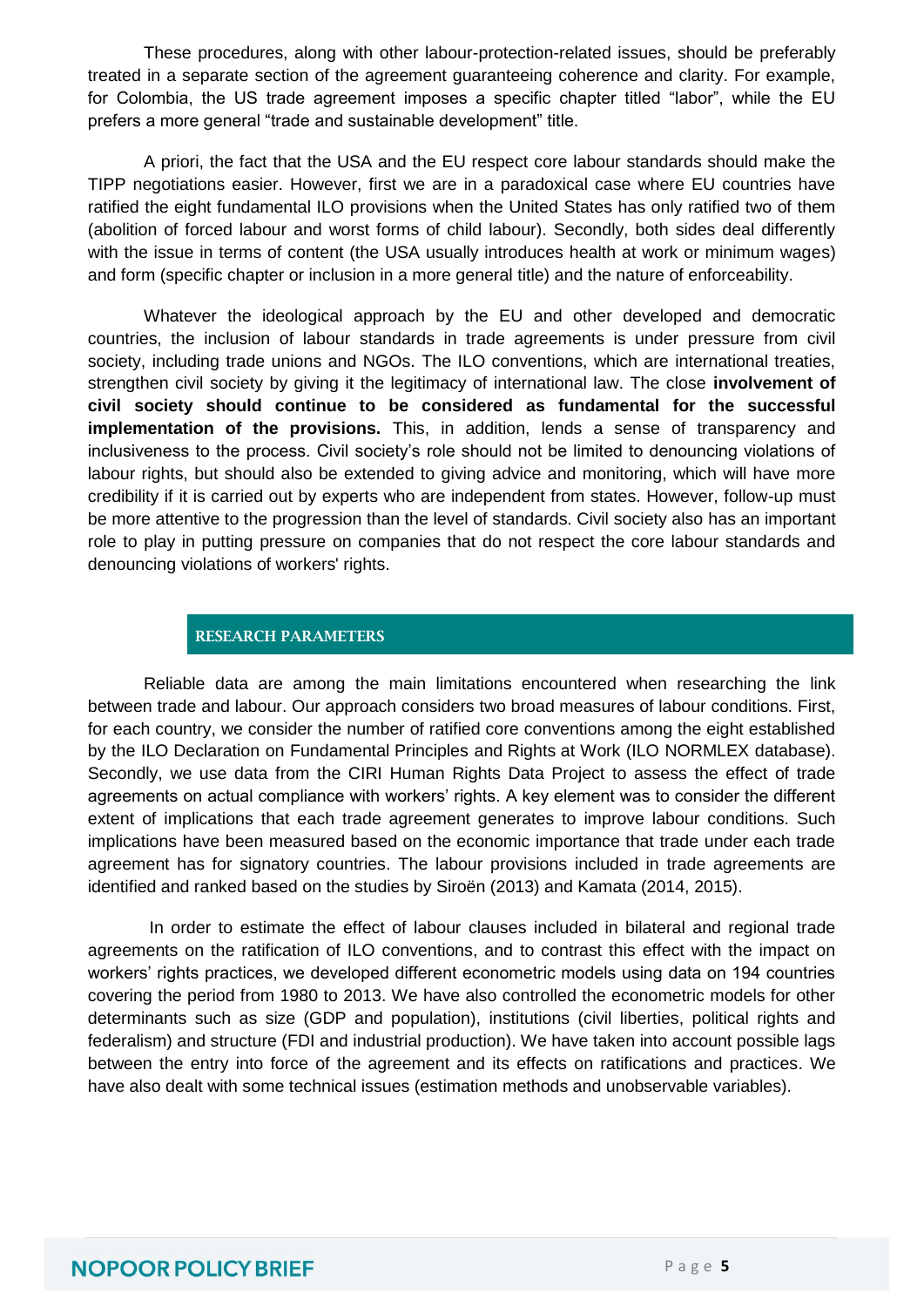#### **PROJECT IDENTITY**

| <b>PROJECT NAME</b> |  | NOPOOR - Enhancing Knowledge for Renewed Policies against Poverty |  |  |
|---------------------|--|-------------------------------------------------------------------|--|--|
|---------------------|--|-------------------------------------------------------------------|--|--|

#### **COORDINATOR** Xavier Oudin, Institut de Recherche pour le Développement, Paris, France [oudin@dial.prd.fr](mailto:oudin@dial.prd.fr) **CONSORTIUM** CDD Ghana Centre for Democratic Development – Accra, Ghana CDE Centre for Development Economics – Delhi, India CNRS-CSH Centre National de Recherche Scientifique (India unit), Centre de Sciences Humaines / Institut Français de Pondichéry – Pondichéry, India CRES Consortium pour la recherche économique et sociale – Dakar, Senegal GIGA German Institute of Global and Area Studies – Hamburg, Germany GRADE Grupo de Analisis para el Desarrollo – Lima, Peru IfW Kiel Institute for the World Economy – Kiel, Germany IRD Institut de Recherche pour le Développement – Paris, France ITESM Instituto Tecnologico y de Estudios Superiores de Monterrey – Monterrey, Mexico LISER Luxemburg Institute for Socio-Economic Research – Esch-sur-Alzette, Luxemburg Oikodrom The Vienna Institute for Urban Sustainability – Vienna, Austria UA-CEE Université d"Antananarivo – Antananarivo, Madagascar

UAM Universidad Autonoma de Madrid – Madrid, Spain UCHILE Universidad de Chile – Santiago de Chile, Chile UCT – SALDRU University of Cape Town – Cape Town, South Africa UFRJ Universidade Federal do Rio de Janeiro – Rio de Janeiro, Brazil UNAMUR Facultés Universitaires Notre-Dame de la Paix – Namur, Belgium UOXF-CSAE University of Oxford, Centre for the Study of African Economies – Oxford, United Kingdom UPD Université Paris Dauphine – Paris, France VASS Vietnamese Academy of Social Sciences – Hanoi, Vietnam **FUNDING SCHEME** This project is funded by the European Union under the 7th Research Framework Programme (Theme SSH.2011.1) Grant Agreement No.: 290752

#### **BUDGET** 8 000 000 €

**DURATION** April 2012 – March 2017 (60 months)

**WEBSITE** <http://www.nopoor.eu/>

**FOR MORE INFORMATION**

**FURTHER READING** Kamata, I. (2014). Regional Trade Agreements with Labor Clauses: Effects on labor standards and trade. Research Institute of Economy, Trade & Industry, IAA. Retrieved from[: http://www.rieti.go.jp/en/publications/summary/14030004.html](http://www.rieti.go.jp/en/publications/summary/14030004.html)

Delia Visan (Project Manager), [delia.visan@ird.fr,](mailto:delia.visan@ird.fr) info@nopoor.eu

Kamata, I. (2015). Labor Clauses in Regional Trade Agreements and Effects on Labor Conditions: An Empirical Analysis. Kyoto University, Graduate School of Economics, Research Project Center Discussion Paper Series.

Siroën, J-M. & Andrade, D. (2015). Regional Trade Agreements and Diffusion of International Labour Standards. NOPOOR Working Paper.

Siroën, J-M (2013). Labour provisions in preferential trade agreements: Current practice and outlook, International Labour Review, International Labour Organization, vol. 152(1), pages 85-106, 03.

Siroën, J-M (2012). Core labour standards and exports, Working Papers